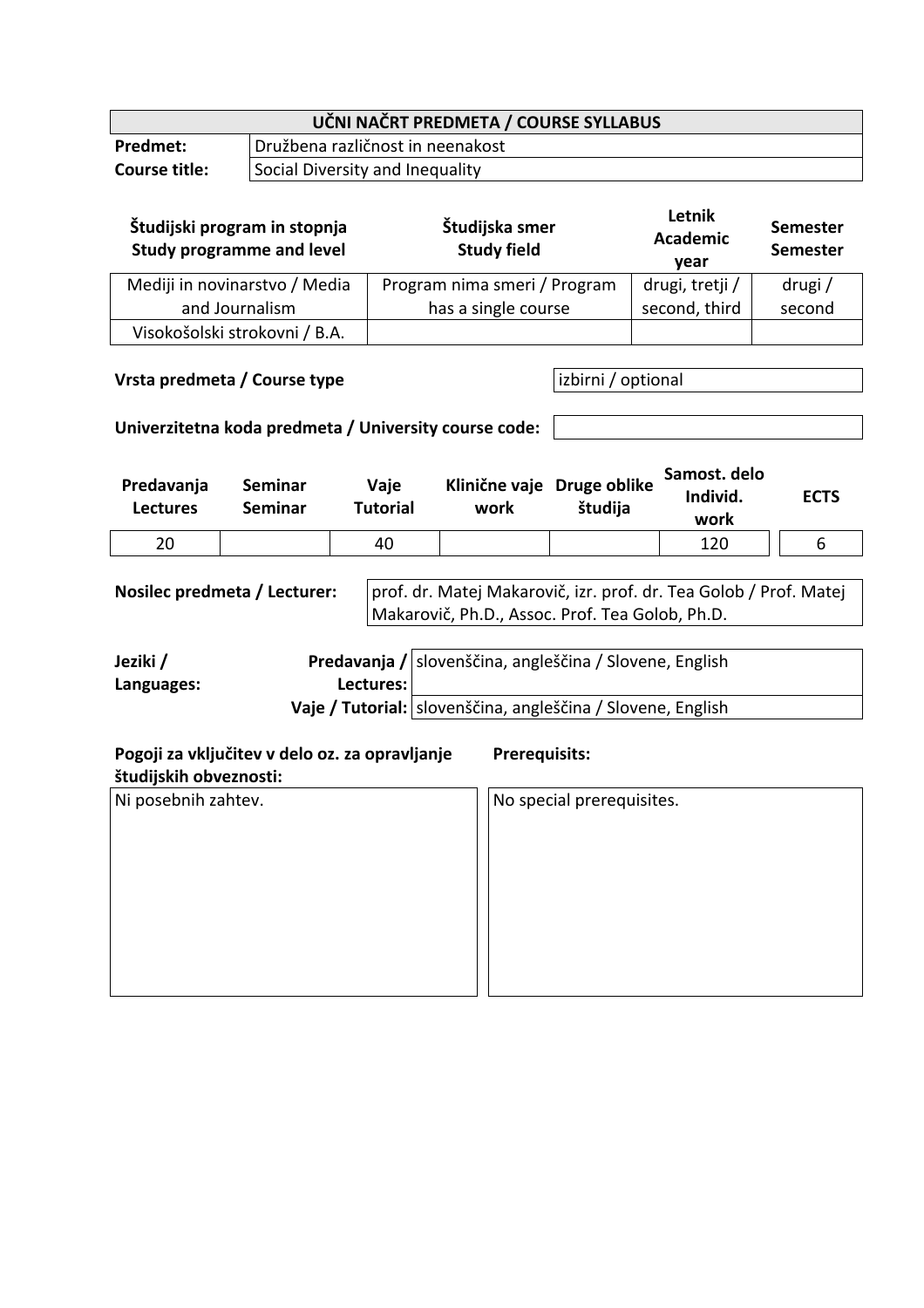| Vsebina:                                                   | <b>Content (Syllabus outline):</b>              |  |  |  |  |
|------------------------------------------------------------|-------------------------------------------------|--|--|--|--|
| 1. Glavne razsežnosti družbene neenakosti:                 | 1. Main dimensions of social inequality:        |  |  |  |  |
| Ekonomske delitve: družbeni razredi                        | Economic divisions: social classes              |  |  |  |  |
| Družbena moč in družbeni ugled<br>$\overline{\phantom{a}}$ | Social power and social prestige                |  |  |  |  |
| Kulturni kapital                                           | Cultural capital                                |  |  |  |  |
| Socialni kapital<br>$\overline{a}$                         | Social capital                                  |  |  |  |  |
| Neenakosti v globalni perspektivi                          | Inequalities in a global perspective            |  |  |  |  |
| 2. Družbene različnosti in identitete                      | 2. Social diversities and identities            |  |  |  |  |
| Etnične, religiozne, rasne identitete                      | Ethnic, religious, racial identities            |  |  |  |  |
| Nacionalne in transnacionalne                              | National and transnational identities           |  |  |  |  |
| identitete                                                 | <b>Generational divisions</b>                   |  |  |  |  |
| Generacijske delitve                                       | Gender and sexual identities                    |  |  |  |  |
| Spolne identitete                                          | 3. Relationship between diversities and         |  |  |  |  |
| 3. Razmerja med razlikami in neenakostmi v                 | inequalities in social practices and discourses |  |  |  |  |
| družbenih praksa in diskurzih                              | Gender inequalities                             |  |  |  |  |
| Neenakosti med spoloma                                     | Ethnic and religious minorities, migrants       |  |  |  |  |
| Etnične in religiozne manjšine, migranti                   | Groups with special needs                       |  |  |  |  |
| Skupine s posebnimi potrebami                              | 4. Dealing with diversities and inequalities in |  |  |  |  |
| 4. Soočanje z razlikami in neenakostmi v                   | organisations                                   |  |  |  |  |
| organizacijah                                              |                                                 |  |  |  |  |
|                                                            |                                                 |  |  |  |  |
|                                                            |                                                 |  |  |  |  |

## **Temeljni literatura in viri / Readings:**

Haralambos, Michael and Martin Holborn. 2001. *Sociologija: Teme in pogledi*. Ljubljana: DZS.

Thompson, Neil. 2011. *Promoting Equality: Working with Diversity and Difference 3rd Edition*. Houndmills etc.: Palgrave Macmillan.

Warwick-Booth, Louise. 2014. *Social Inequality: A Studentʹs Guide*. Los Angeles etc.: SAGE Publications Ltd.

| Cilji in kompetence:                            | <b>Objectives and competences:</b>                 |  |  |  |  |
|-------------------------------------------------|----------------------------------------------------|--|--|--|--|
| · poznavanje in razumevanje družbenih           | • knowledge and understanding of social            |  |  |  |  |
| procesov;                                       | processes;                                         |  |  |  |  |
| • sposobnost fleksibilne uporabe znanja v       | • ability to flexibly apply knowledge in practice; |  |  |  |  |
| praksi;                                         | • knowledge of the concept of quality and          |  |  |  |  |
| • poznavanje koncepta kakovosti in vztrajno     | persistent efforts for the quality of professional |  |  |  |  |
| prizadevanje za kakovost strokovnega dela       | work through autonomy, (self)criticality,          |  |  |  |  |
| skozi avtonomnost,                              | (self)reflexivity and (self)evaluation in          |  |  |  |  |
| (samo)kritičnost, (samo)refleksivnost in        | professional work;                                 |  |  |  |  |
| (samo)evalviranje v strokovnem delu;            | • ethical reflection and commitment to             |  |  |  |  |
| · etična refleksija in zavezanost profesionalni | professional ethics in the social environment      |  |  |  |  |
| etiki v družbenem okolju z                      | with conscientious respect for the principle of    |  |  |  |  |
| vestnim spoštovanjem načela resnicoljubnosti,   | truthfulness, freedom; responsibility, openness,   |  |  |  |  |
| svobode, odgovornosti, odprtosti, strpnosti,    | tolerance, pluralism, creativity, originality,     |  |  |  |  |
|                                                 | balance, fairness, honesty;                        |  |  |  |  |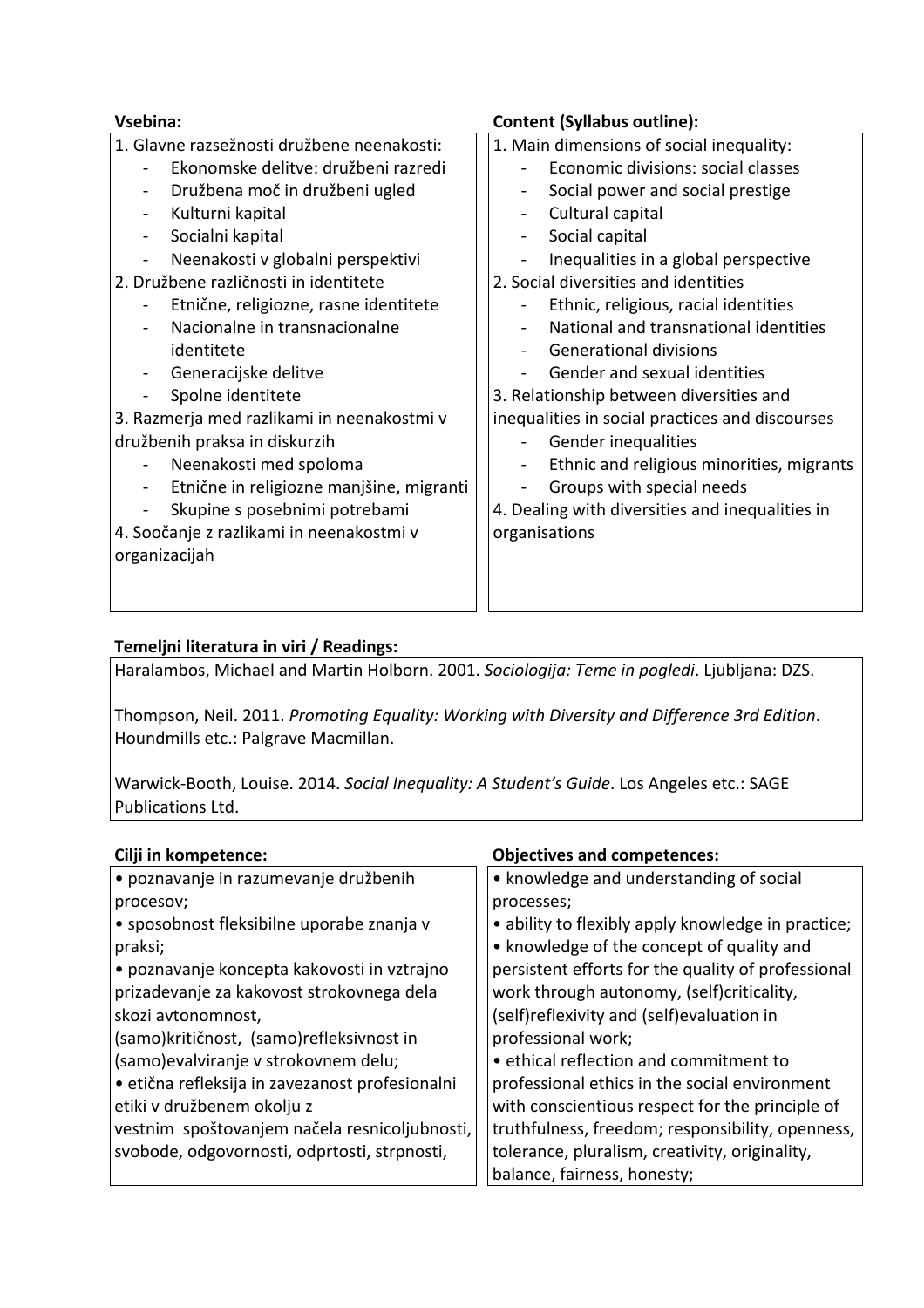| pluralizma, ustvarjalnosti, izvirnosti,          | · ability to work in a team, ability to establish |
|--------------------------------------------------|---------------------------------------------------|
| uravnoteženosti, pravičnosti, poštenosti;        | and maintain cooperative relationships to work    |
| • sposobnost timskega dela, zmožnost             | in a group and with users;                        |
| vzpostavljanja in vzdrževanja kooperativnih      | · ability to identify and take advantage of       |
| odnosov za delo v skupini in z uporabniki;       | opportunities offered in the work and social      |
| • zmožnost za prepoznavanje in izkoriščanje      | environment (which are manifested as an           |
| priložnosti, ki se ponujajo v delovnem in        | entrepreneurial spirit and active citizenship);   |
| družbenem okolju (ki se izkazujejo kot           | • professionally substantiated knowledge and      |
| podjetniški duh in aktivno državljanstvo);       | understanding of the social role of the media;    |
| • strokovno utemeljeno poznavanje in             | • the ability to integrate coherently mastered    |
| razumevanje družbene vloge medijev;              | basic knowledge acquired in compulsory            |
| • sposobnost povezovanja koherentno              | subjects and its application in practice;         |
| obvladanega temeljnega znanja, pridobljenega     | • ability to obtain, select, evaluate and place   |
| pri obveznih predmetih, ter njegova uporaba v    | new information in the field of media and the     |
| praksi;                                          | ability to interpret it;                          |
| • sposobnost pridobivanja, selekcije,            | • development of skills in the application of     |
| ocenjevanja in umeščanja novih informacij na     | knowledge in the field of media through the       |
| področju medijev in zmožnost njihove             | solution of theoretical, empirical or practical   |
| interpretacije;                                  | problems;                                         |
| • razvoj veščin in spretnosti pri uporabi znanja | • education of appropriate individual values,     |
| na področju medijev s pomočjo reševanja          | virtues and good customs as well as group value   |
| teoretičnih, empiričnih ali praktičnih           | systems, which are a necessary condition for      |
| problemov;                                       | the successful operation of modern media and      |
| · vzgojitev primernih individualnih vrednot,     | media in the developed world.                     |
| vrlin in dobrih običajev kot tudi skupinskih     |                                                   |
| vrednotnih sistemov, ki so nujni pogoj           |                                                   |
| uspešnega delovanja sodobnih medijcev in         |                                                   |
| medijev v razvitem svetu.                        |                                                   |
|                                                  |                                                   |

| Predvideni študijski rezultati:                   | <b>Intended learning outcomes:</b>                |  |  |  |  |
|---------------------------------------------------|---------------------------------------------------|--|--|--|--|
| Znanje in razumevanje: Študent/ka:                | Knowledge and understanding: The student:         |  |  |  |  |
| • primerja družbeno neenakost in družbeno         | • compares social inequality and social diversity |  |  |  |  |
| različnost na različnih ravneh (vključno s        | on different levels (including transnational);    |  |  |  |  |
| transnacionalno);                                 | • understands the relations between social        |  |  |  |  |
| · razume odnose med družbenimi različnostmi       | differences and social inequalities and the       |  |  |  |  |
| in družbenimi neenakostmi ter glavne              | dimensions of both;                               |  |  |  |  |
| razsežnosti obojih;                               | • analyses and evaluates the responses of         |  |  |  |  |
| · analizira in vrednoti odzive posameznikov,      | individuals, groups, organisations, broader       |  |  |  |  |
| skupin, organizacij, širše družbe na različne     | society to various aspects of social inequality   |  |  |  |  |
| vidike družbene neenakosti in različnosti;        | and diversity;                                    |  |  |  |  |
| · analizira in vrednoti lastne odzive na različne | • analyses and evaluates her/his own responses    |  |  |  |  |
| vidike družbene neenakosti in različnosti         | to various aspects of social inequality and       |  |  |  |  |
| · uporablja načela enakopravnosti, enakih         | diversity;                                        |  |  |  |  |
| možnosti in spoštovanja različnosti v odnosu      | • applies the principles of equal rights, equal   |  |  |  |  |
| do drugih ljudi;                                  | opportunities and respect for diversity when      |  |  |  |  |
|                                                   | relating to other people;                         |  |  |  |  |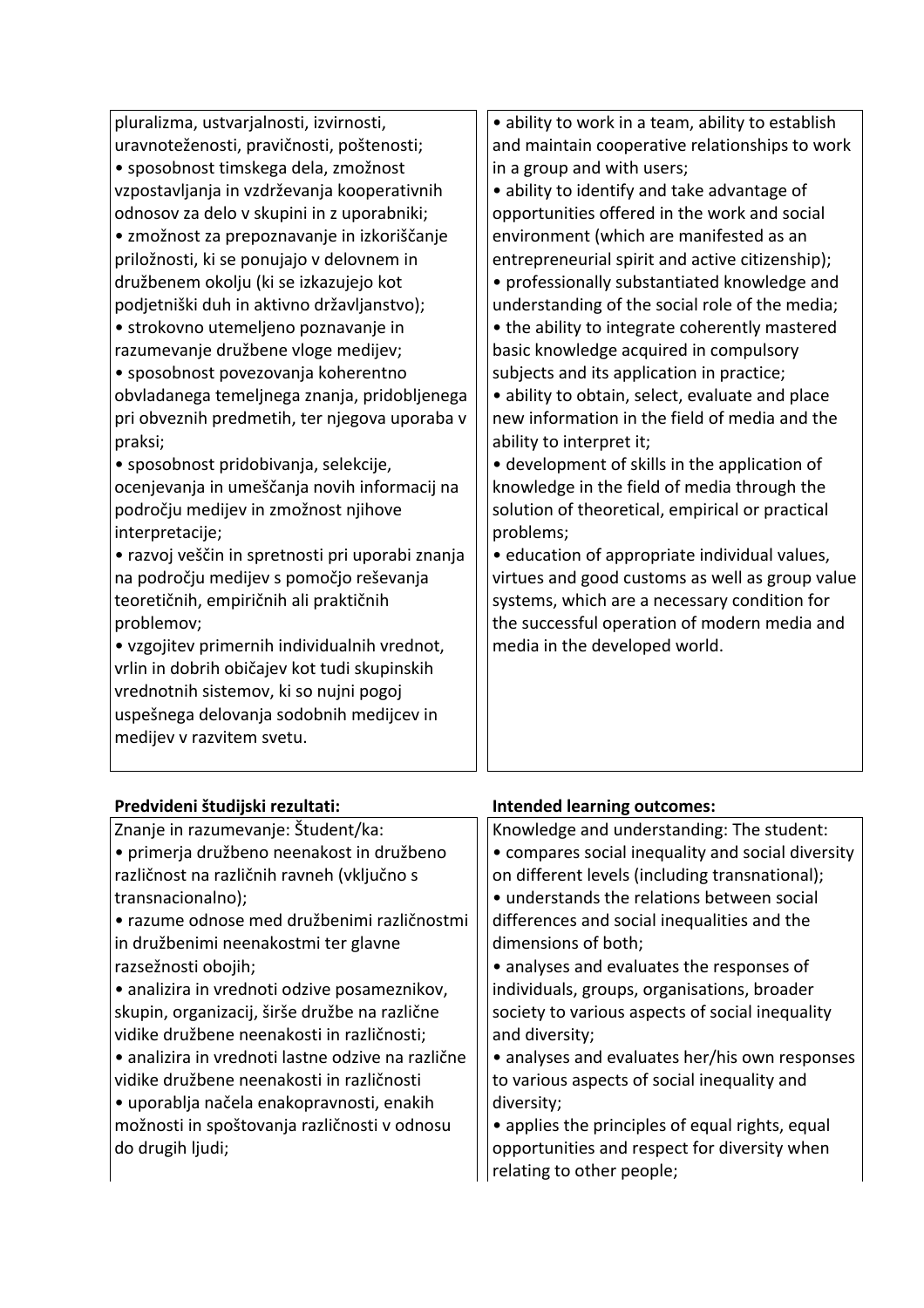| • uporablja sposobnost empatije in načela     | • applies the ability of empathy and social   |
|-----------------------------------------------|-----------------------------------------------|
| socialne odgovornosti v razvoju               | responsibility while developing her/his       |
| profesionalnega odnosa do drugih in drugačnih | professional relations towards the others and |
| od sebe.                                      | towards the ones different from her-/himself. |

| Metode poučevanja in učenja: |                                             |           | Learning and teaching methods:                 |  |  |  |
|------------------------------|---------------------------------------------|-----------|------------------------------------------------|--|--|--|
|                              | Predavanja z aktivno udeležbo študentov     |           | Lectures with active participation of the      |  |  |  |
|                              | (razlaga, diskusija, vprašanja, primeri,    |           | students (explanation, discussion,             |  |  |  |
|                              | reševanje problemov)                        |           | questions, cases, problem solving)             |  |  |  |
| $\bullet$                    | Seminarske vaje (refleksija izkušenj,       |           | Seminar tutorials (reflecting experiences,     |  |  |  |
|                              | projektno delo, timsko delo, metode         |           | project work, team work, critical thinking     |  |  |  |
|                              | kritičnega mišljenja, diskusija, sporočanje |           | methods, discussion, reporting feedback        |  |  |  |
|                              | povratne informacije, socialne igre)        |           | information, social games)                     |  |  |  |
| $\bullet$                    | Uporaba spletne učilnice oziroma drugih     | ٠         | Use of online classroom or other               |  |  |  |
|                              | sodobnih IKT orodij                         |           | contemporary ICT tools                         |  |  |  |
| l o                          | Individualne in skupinske konzultacije      |           | Individual and group consultations             |  |  |  |
|                              | (diskusija, dodatna razlaga, obravnava      |           | (discussion, additional explanation,           |  |  |  |
|                              | specifičnih vprašanj)                       |           | addressing specific issues)                    |  |  |  |
|                              | Samostojen študij (motiviranje, usmerjanje, | $\bullet$ | Autonomous study (motivation, orientation,     |  |  |  |
|                              | samoopazovanje, samouravnavanje,            |           | self-observation, self-regulation, reflection, |  |  |  |
|                              | refleksija, samoocenjevanje)                |           | self-evaluation)                               |  |  |  |
|                              |                                             |           |                                                |  |  |  |

Delež (v %) /

| Načini ocenjevanja:                                        | Weight (in %) | Assessment:                                                                |
|------------------------------------------------------------|---------------|----------------------------------------------------------------------------|
| Načini:                                                    |               | Types:                                                                     |
| Projektna naloga in sprotne<br>aktivnosti vezane na nalogo | 80%           | Project assignment and regular<br>٠<br>activities linked to the assignment |
| Sprotne aktivnosti pri predmetu                            | 20%           | Regular activities in the course<br>$\bullet$                              |
| Oba dela morata biti pozitivno ocenjena                    |               | Both parts should be graded with a                                         |
| za pridobitev končne pozitivne ocene.                      |               | positive grade to obtain the final<br>positive grade.                      |
| Ocenjevalna lestvica – skladno s                           |               |                                                                            |
| Pravilnikom o preverjanju in                               |               | Grading is in accordance with the                                          |
| ocenjevanju znanja.                                        |               | Faculty's evaluation Ordinance.                                            |

## **Reference nosilca / Lecturer's references:**

GOLOB, Tea, MAKAROVIČ, Matej. Student mobility and transnational social ties as factors of reflexivity. *Social sciences*, ISSN 2076-0760, 2018, vol. 7, no. 3, str. 1-18.